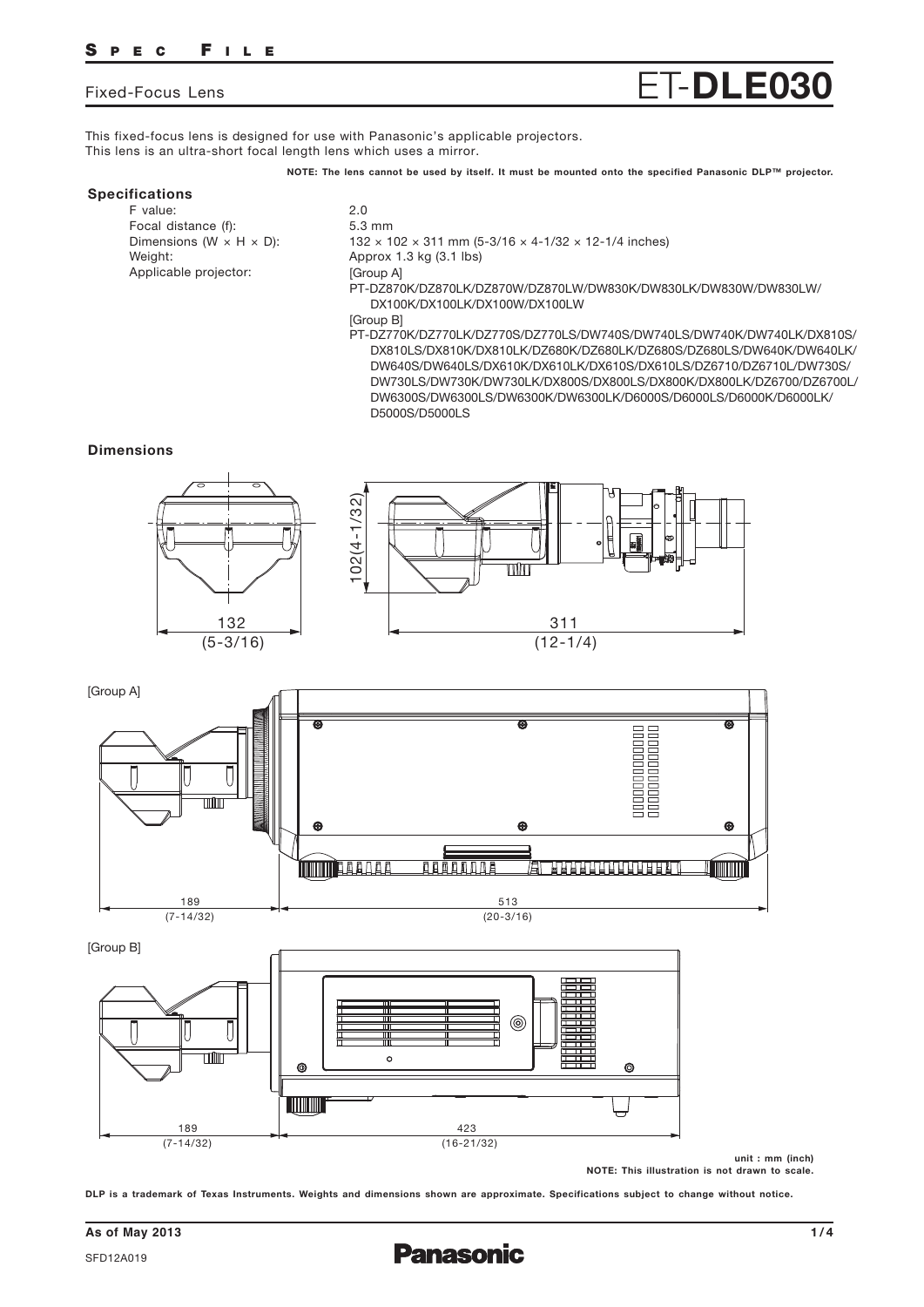## **ET-DLE030 Projection Distance Table**

## **DZ870/DZ770/DZ680/DZ6710/DZ6700**

**16 : 10 (WUXGA ; 1920 × 1200)**

|                                       |                                  |                |               |                                                                              |                                          |                                           |       | Ultra-short focal length lens<br>Close-up system dimensions |       | ET-DLE030                                        |       |                                                     |
|---------------------------------------|----------------------------------|----------------|---------------|------------------------------------------------------------------------------|------------------------------------------|-------------------------------------------|-------|-------------------------------------------------------------|-------|--------------------------------------------------|-------|-----------------------------------------------------|
|                                       |                                  | Throw ratio    |               | 0.38:1                                                                       | (0.39:1)                                 |                                           |       | From rear of                                                |       | From top of set to<br>bottom edge of screen (A1) |       | From bottom of set to<br>bottom edge of screen (A2) |
| Diagonal<br>image<br>size<br>(Inches) | Diagonal<br>image<br>size<br>(m) | Height<br>(SH) | Width<br>(SW) | Projection distance<br>(From mirror<br>reflective surface<br>to screen) (L1) | From tip<br>of lens<br>to screen<br>(L2) | From front<br>of set<br>to screen<br>(L3) | DZ870 | set to screen (L4)<br>DZ770/DZ680<br>DZ6710<br>DZ6700       | DZ870 | DZ770/DZ680<br>DZ6710<br>DZ6700                  | DZ870 | DZ770/DZ680<br>DZ6710<br>DZ6700                     |
| 100                                   | 2.54                             | 1.35           | 2.15          | 0.82                                                                         | 0.84                                     | 0.65                                      | 0.14  | 0.23                                                        | 0.43  | 0.44                                             | 0.63  | 0.61                                                |
| 120                                   | 3.05                             | 1.62           | 2.59          | 0.98                                                                         | 1.00                                     | 0.82                                      | 0.30  | 0.39                                                        | 0.53  | 0.54                                             | 0.73  | 0.71                                                |
| 150                                   | 3.81                             | 2.02           | 3.23          | 1.23                                                                         | 1.25                                     | 1.06                                      | 0.55  | 0.64                                                        | 0.68  | 0.69                                             | 0.88  | 0.86                                                |
| 200                                   | 5.08                             | 2.69           | 4.31          | 1.63                                                                         | 1.66                                     | 1.47                                      | 0.95  | 1.04                                                        | 0.93  | 0.94                                             | 1.13  | 1.11                                                |
| 250                                   | 6.35                             | 3.37           | 5.39          | 2.04                                                                         | 2.06                                     | 1.87                                      | 1.36  | 1.45                                                        | 1.18  | 1.19                                             | 1.38  | 1.36                                                |
| 300                                   | 7.62                             | 4.04           | 6.46          | 2.45                                                                         | 2.47                                     | 2.28                                      | 1.77  | 1.86                                                        | 1.43  | 1.44                                             | 1.63  | 1.61                                                |
| 350                                   | 8.89                             | 4.71           | 7.54          | 2.85                                                                         | 2.88                                     | 2.69                                      | 2.18  | 2.27                                                        | 1.69  | 1.69                                             | 1.89  | 1.87                                                |

Unit : feet

Unit : meters

|                                       |                                  |                |               |                                                                              |                                          |                                           |       | Ultra-short focal length lens<br>Close-up system dimensions |       | ET-DLE030                                                     |                       |                                                               |
|---------------------------------------|----------------------------------|----------------|---------------|------------------------------------------------------------------------------|------------------------------------------|-------------------------------------------|-------|-------------------------------------------------------------|-------|---------------------------------------------------------------|-----------------------|---------------------------------------------------------------|
|                                       |                                  | Throw ratio    |               | 0.38:1                                                                       | (0.39:1)                                 |                                           |       | From rear of                                                |       | From top of set to                                            | From bottom of set to |                                                               |
| Diagonal<br>image<br>size<br>(Inches) | Diagonal<br>image<br>size<br>(m) | Height<br>(SH) | Width<br>(SW) | Projection distance<br>(From mirror<br>reflective surface<br>to screen) (L1) | From tip<br>of lens<br>to screen<br>(L2) | From front<br>of set<br>to screen<br>(L3) | DZ870 | set to screen (L4)<br>DZ770/DZ680<br>DZ6710<br>DZ6700       | DZ870 | bottom edge of screen (A1)<br>DZ770/DZ680<br>DZ6710<br>DZ6700 | DZ870                 | bottom edge of screen (A2)<br>DZ770/DZ680<br>DZ6710<br>DZ6700 |
| 100                                   | 2.54                             | 4.4            | 7.1           | 2.7                                                                          | 2.8                                      | 2.1                                       | 0.5   | 0.8                                                         | 1.4   | 1.4                                                           | 2.1                   | 2.0                                                           |
| 120                                   | 3.05                             | 5.3            | 8.5           | 3.2                                                                          | 3.3                                      | 2.7                                       | 1.0   | 1.3                                                         | 1.7   | 1.8                                                           | 2.4                   | 2.3                                                           |
| 150                                   | 3.81                             | 6.6            | 10.6          | 4.0                                                                          | 4.1                                      | 3.5                                       | 1.8   | 2.1                                                         | 2.2   | 2.3                                                           | 2.9                   | 2.8                                                           |
| 200                                   | 5.08                             | 8.8            | 14.1          | 5.4                                                                          | 5.4                                      | 4.8                                       | 3.1   | 3.4                                                         | 3.1   | 3.1                                                           | 3.7                   | 3.6                                                           |
| 250                                   | 6.35                             | 11.0           | 17.7          | 6.7                                                                          | 6.8                                      | 6.1                                       | 4.5   | 4.8                                                         | 3.9   | 3.9                                                           | 4.5                   | 4.5                                                           |
| 300                                   | 7.62                             | 13.3           | 21.2          | 8.0                                                                          | 8.1                                      | 7.5                                       | 5.8   | 6.1                                                         | 4.7   | 4.7                                                           | 5.4                   | 5.3                                                           |
| 350                                   | 8.89                             | 15.5           | 24.7          | 9.4                                                                          | 9.4                                      | 8.8                                       | 7.1   | 7.4                                                         | 5.5   | 5.5                                                           | 6.2                   | 6.1                                                           |



L1: Projection distance

(from screen to mirror reflective surface)

L2: From screen to tip of lens

L3: From screen to front of set

L4: From screen to rear of set

A1: From bottom edge of screen to top of set

A2: From bottom edge of screen to bottom of set

## **Projection Distance Calculation Table Screen aspect ratio 16:10**

| Projection distance calculation formula                                   |                                                           |  |  |  |  |  |  |
|---------------------------------------------------------------------------|-----------------------------------------------------------|--|--|--|--|--|--|
| L1 (m) = $0.00814 \times$ Diagonal image size + 0.00467                   |                                                           |  |  |  |  |  |  |
| Calculation formula for distance from top of set to bottom edge of screen |                                                           |  |  |  |  |  |  |
| DZ870                                                                     | A1 (m) = $0.00502 \times$ Diagonal image size - $0.07210$ |  |  |  |  |  |  |
| DZ770/DZ680/DZ6710/DZ6700                                                 | A1 (m) = $0.00502 \times$ Diagonal image size - $0.06710$ |  |  |  |  |  |  |



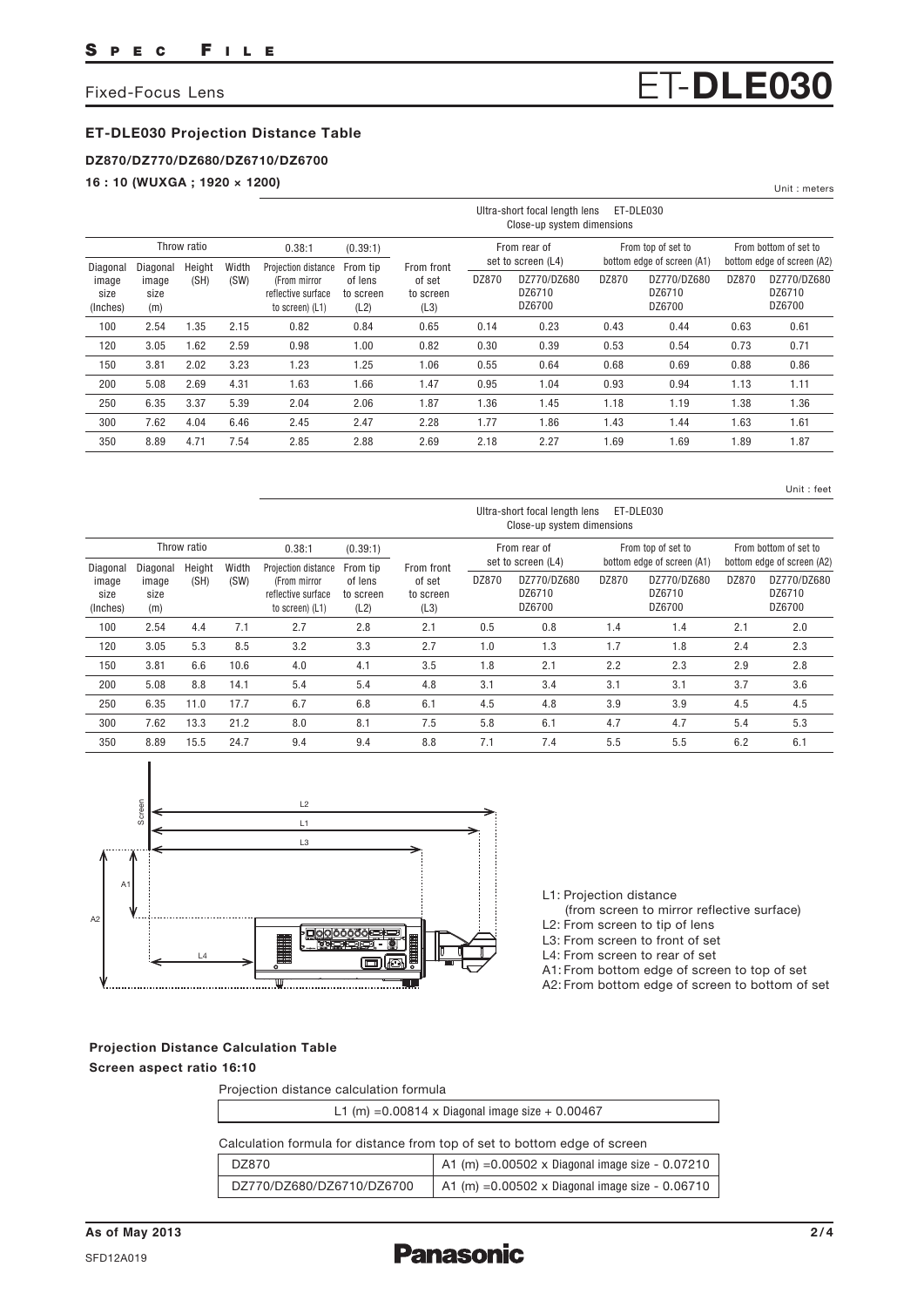## **DW830/DW740/DW730/DW640/DW6300**

**16 : 10 (WXGA ; 1280 × 800)**

|                                       |                                  |                |               |                                                                              |                                          |                                           |              |                                                             |                    |                                                              |                       | Unit : meters                                                |
|---------------------------------------|----------------------------------|----------------|---------------|------------------------------------------------------------------------------|------------------------------------------|-------------------------------------------|--------------|-------------------------------------------------------------|--------------------|--------------------------------------------------------------|-----------------------|--------------------------------------------------------------|
|                                       |                                  |                |               |                                                                              |                                          |                                           |              | Ultra-short focal length lens<br>Close-up system dimensions | ET-DLE030          |                                                              |                       |                                                              |
|                                       |                                  | Throw ratio    |               | 0.40:1                                                                       | (0.41:1)                                 |                                           | From rear of |                                                             | From top of set to |                                                              | From bottom of set to |                                                              |
| Diagonal<br>image<br>size<br>(Inches) | Diagonal<br>image<br>size<br>(m) | Height<br>(SH) | Width<br>(SW) | Projection distance<br>(From mirror<br>reflective surface<br>to screen) (L1) | From tip<br>of lens<br>to screen<br>(L2) | From front<br>of set<br>to screen<br>(L3) | <b>DW830</b> | set to screen (L4)<br>DW740/DW730<br>DX640<br>DW6300        | DW830              | bottom edge of screen (A1)<br>DW740/DW730<br>DX640<br>DW6300 | DW830                 | bottom edge of screen (A2)<br>DW740/DW730<br>DX640<br>DW6300 |
| 100                                   | 2.54                             | 1.35           | 2.15          | 0.86                                                                         | 0.88                                     | 0.69                                      | 0.18         | 0.27                                                        | 0.59               | 0.59                                                         | 0.79                  | 0.77                                                         |
| 120                                   | 3.05                             | 1.62           | 2.59          | 1.03                                                                         | 1.05                                     | 0.86                                      | 0.35         | 0.44                                                        | 0.72               | 0.72                                                         | 0.92                  | 0.90                                                         |
| 150                                   | 3.81                             | 2.02           | 3.23          | 1.29                                                                         | 1.31                                     | 1.12                                      | 0.61         | 0.70                                                        | 0.92               | 0.92                                                         | 1.12                  | 1.10                                                         |
| 200                                   | 5.08                             | 2.69           | 4.31          | 1.71                                                                         | 1.74                                     | 1.55                                      | 1.04         | 1.13                                                        | 1.25               | 1.25                                                         | 1.45                  | 1.43                                                         |
| 250                                   | 6.35                             | 3.37           | 5.39          | 2.14                                                                         | 2.16                                     | 1.98                                      | 1.46         | 1.55                                                        | 1.58               | 1.58                                                         | 1.78                  | 1.76                                                         |
| 300                                   | 7.62                             | 4.04           | 6.46          | 2.57                                                                         | 2.59                                     | 2.40                                      | 1.89         | 1.98                                                        | 1.91               | 1.91                                                         | 2.11                  | 2.09                                                         |
| 350                                   | 8.89                             | 4.71           | 7.54          | 3.00                                                                         | 3.02                                     | 2.83                                      | 2.32         | 2.41                                                        | 2.24               | 2.24                                                         | 2.44                  | 2.42                                                         |

Unit : feet

|                                       |                                  |                |               |                                                                              |                                          |                                           |                                    | Ultra-short focal length lens<br>Close-up system dimensions |                                                  | ET-DLE030                      |                                                     |                                |
|---------------------------------------|----------------------------------|----------------|---------------|------------------------------------------------------------------------------|------------------------------------------|-------------------------------------------|------------------------------------|-------------------------------------------------------------|--------------------------------------------------|--------------------------------|-----------------------------------------------------|--------------------------------|
| Throw ratio                           |                                  |                | 0.40:1        | (0.41:1)                                                                     |                                          |                                           | From rear of<br>set to screen (L4) |                                                             | From top of set to<br>bottom edge of screen (A1) |                                | From bottom of set to<br>bottom edge of screen (A2) |                                |
| Diagonal<br>image<br>size<br>(Inches) | Diagonal<br>image<br>size<br>(m) | Height<br>(SH) | Width<br>(SW) | Projection distance<br>(From mirror<br>reflective surface<br>to screen) (L1) | From tip<br>of lens<br>to screen<br>(L2) | From front<br>of set<br>to screen<br>(L3) | DW830                              | DW740/DW730<br>DX640<br>DW6300                              | DW830                                            | DW740/DW730<br>DX640<br>DW6300 | DW830                                               | DW740/DW730<br>DX640<br>DW6300 |
| 100                                   | 2.54                             | 4.4            | 7.1           | 2.8                                                                          | 2.9                                      | 2.3                                       | 0.6                                | 0.9                                                         | 1.9                                              | 1.9                            | 2.6                                                 | 2.5                            |
| 120                                   | 3.05                             | 5.3            | 8.5           | 3.4                                                                          | 3.5                                      | 2.8                                       | 1.2                                | 1.4                                                         | 2.4                                              | 2.4                            | 3.0                                                 | 2.9                            |
| 150                                   | 3.81                             | 6.6            | 10.6          | 4.2                                                                          | 4.3                                      | 3.7                                       | 2.0                                | 2.3                                                         | 3.0                                              | 3.0                            | 3.7                                                 | 3.6                            |
| 200                                   | 5.08                             | 8.8            | 14.1          | 5.6                                                                          | 5.7                                      | 5.1                                       | 3.4                                | 3.7                                                         | 4.1                                              | 4.1                            | 4.7                                                 | 4.7                            |
| 250                                   | 6.35                             | 11.0           | 17.7          | 7.0                                                                          | 7.1                                      | 6.5                                       | 4.8                                | 5.1                                                         | 5.2                                              | 5.2                            | 5.8                                                 | 5.8                            |
| 300                                   | 7.62                             | 13.3           | 21.2          | 8.4                                                                          | 8.5                                      | 7.9                                       | 6.2                                | 6.5                                                         | 6.3                                              | 6.3                            | 6.9                                                 | 6.8                            |
| 350                                   | 8.89                             | 15.5           | 24.7          | 9.8                                                                          | 9.9                                      | 9.3                                       | 7.6                                | 7.9                                                         | 7.3                                              | 7.3                            | 8.0                                                 | 7.9                            |



L1: Projection distance

 (from screen to mirror reflective surface) L2: From screen to tip of lens

L3: From screen to front of set

L4: From screen to rear of set

A1: From bottom edge of screen to top of set

A2: From bottom edge of screen to bottom of set

### **Projection Distance Calculation Table Screen aspect ratio 16:10**

Projection distance calculation formula

| L1 (m) = $0.00855$ x Diagonal image size + $0.00467$ |
|------------------------------------------------------|
|                                                      |

## Calculation formula for distance from top of set to bottom edge of screen

| DW830 | $\vert$ A1 (m) = 0.00660 x Diagonal image size - 0.07396                   |
|-------|----------------------------------------------------------------------------|
|       | DW740/DW730/DW640/DW6300   A1 (m) =0.00660 x Diagonal image size - 0.06896 |